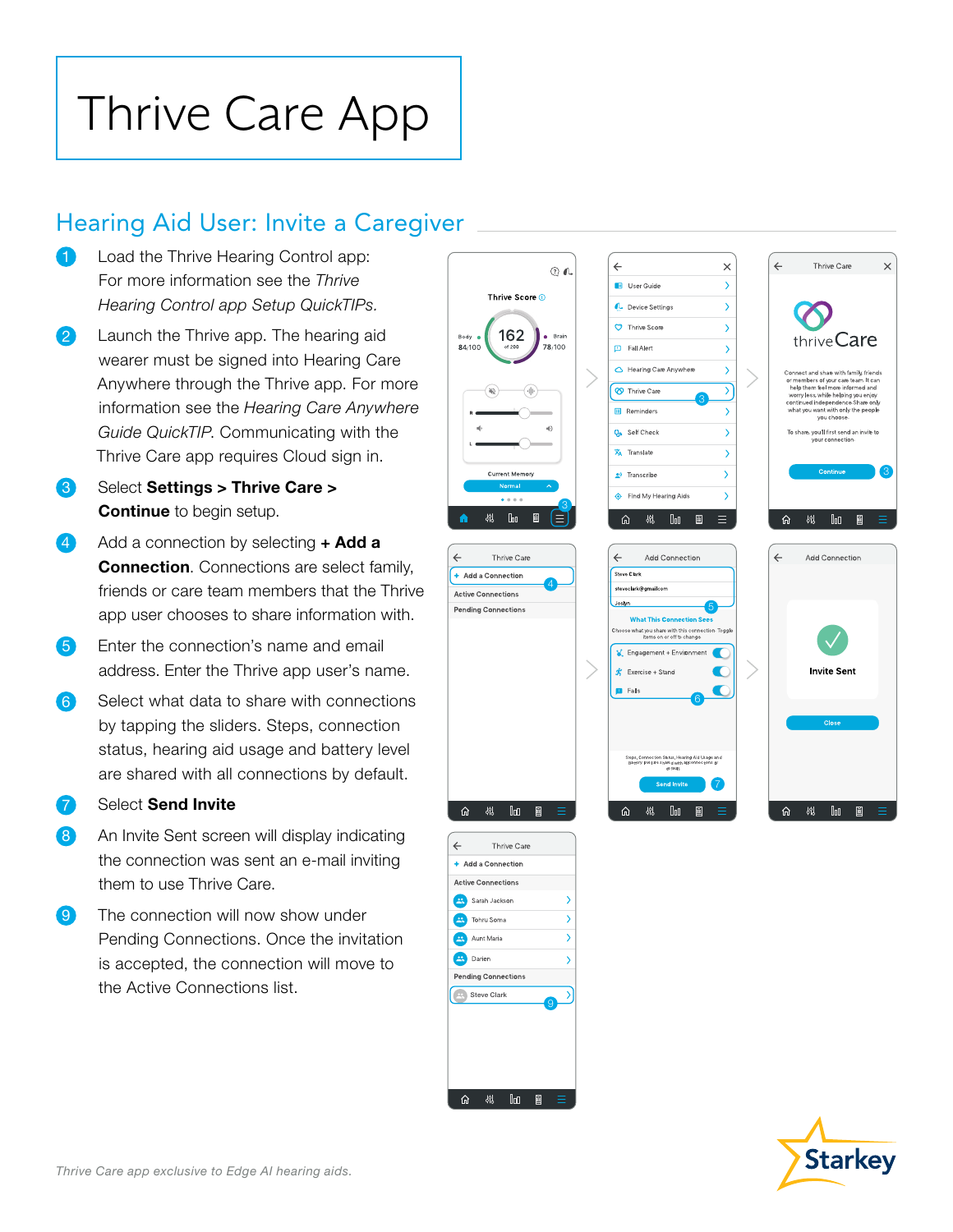### Hearing Aid User: Invite a Caregiver (Continued)

Tap the sliders to edit the information that is shared with your connection.

#### Edit a Connection:

- $\circledA$  Engagement + Environment: A connection will see how many hours per day the hearing aid user is engaged with the world around them. This information includes time spent in complex listening environments as well as time spent audio streaming.
- $\circledR$  Exercise + Stand: A connection will see how often a hearing aid user is moving and exercising throughout the day.
- $\circled{c}$  Falls: A connection will see when a fall has been detected by the hearing aids.
- $\circled{D}$  To resend the email invitation to a connection, tap their name in the Pending Connections list and select Resend Email Invite.
- $\circled{E}$  The hearing aid wearer can also remove a connection by selecting Remove Connection.

|          | <b>Thrive Care</b>                                                                                                                                 |  |
|----------|----------------------------------------------------------------------------------------------------------------------------------------------------|--|
|          | <b>Joe Elliot</b><br>ioeelliot@deflecpard.com<br>Pending Connection                                                                                |  |
|          | <b>What This Connection Sees</b><br>Here's what you share with this connection. Toggle<br>items on or off to change.                               |  |
| Ά,       | Contract Function Environment                                                                                                                      |  |
| Έ        | $\mathbf{\dot{F}}$ Exercise + Stand                                                                                                                |  |
| íC<br>пI | Falls                                                                                                                                              |  |
|          |                                                                                                                                                    |  |
|          |                                                                                                                                                    |  |
|          |                                                                                                                                                    |  |
|          |                                                                                                                                                    |  |
|          | $\dot{c}$ , Resend Email Invite<br>Steps, Connection Status, Hearing Aid Usage and<br>Battery level are shared with all connections by<br>default. |  |
|          | <b>E</b> Remove Connection                                                                                                                         |  |

#### Caregiver: Accepting a Thrive Care Invitation

#### Load the Thrive Care app.

For **Apple**, the Thrive Care user must have an Apple ID to download the Thrive Care app. To set up an account, visit https://appleid.apple.com.

For **Android**, the Thrive Care user must have a Google Play Store account to download the Thrive Care app. A Google Play Store account can be created by going to Settings > Accounts. Choose an existing account or select Add Account to create a new account.

The Thrive Care app works with the Thrive app to allow the caregiver to view and monitor the health and wellness data being generated by Edge AI hearing aids.

- **1** Launch the Thrive Care app. Review the Thrive Care User Agreement and check the consent box. Click Accept.
- 2 Select Get Started to setup the Thrive Care app account. When accessing information after initial setup the Thrive Care app user will select Sign In.
- **3** If the hearing aid user has already added a caregiver as a connection, select I have an invitation. If the hearing aid user has not yet added a caregiver as a connection, select **Request an invitation**. A caregiver can be a connection for more than one hearing aid user.

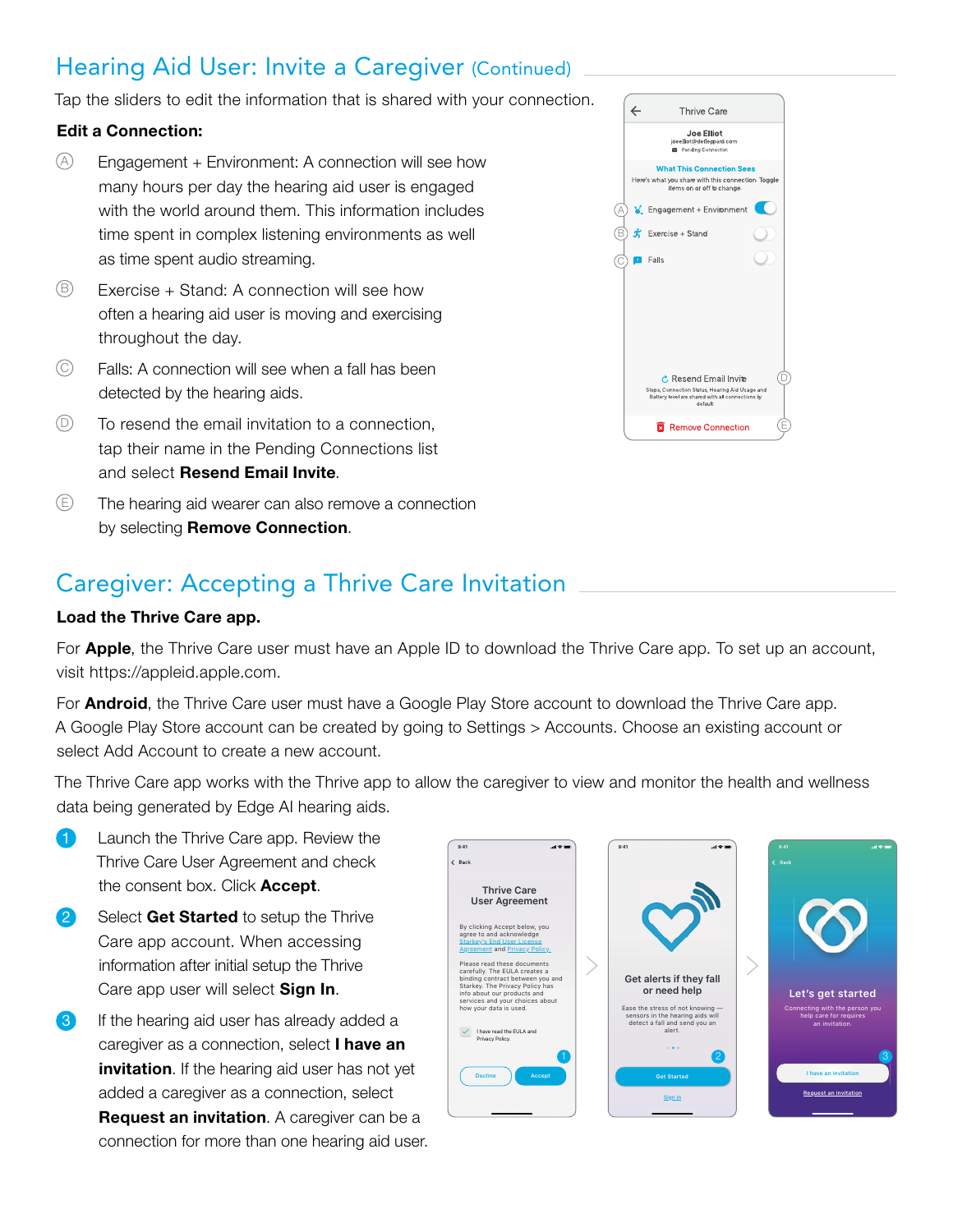## Caregiver: Accepting a Thrive Care Invitation (Continued)



#### View and Monitor Health and Wellness Data

- A View hearing aid battery status.
- $\circled{B}$  The top right icon displays the hearing aid user the caregiver is viewing. If a caregiver is a connection for more than one individual, tap the icon to view a different hearing aid user.
- $\heartsuit$  The default date is the present day. To view another date select the right/left arrows to move back/forward one day. Tap the date to open a calendar view.
- $\circled{D}$  View the Thrive Score. The Thrive Score is made up of the Body Score and Brain Score and resets daily. Hearing aid users can earn up to 100 points for both the Body Score and the Brain Score.
- E Scroll to view detailed Body Score and Brain Score information. Tapping on any data card opens a detailed view (see following page).
- $\circled{F}$  Tap the bell icon to view notifications such as if a goal was met or missed, the hearing aids are offline or the hearing aid battery level is low.